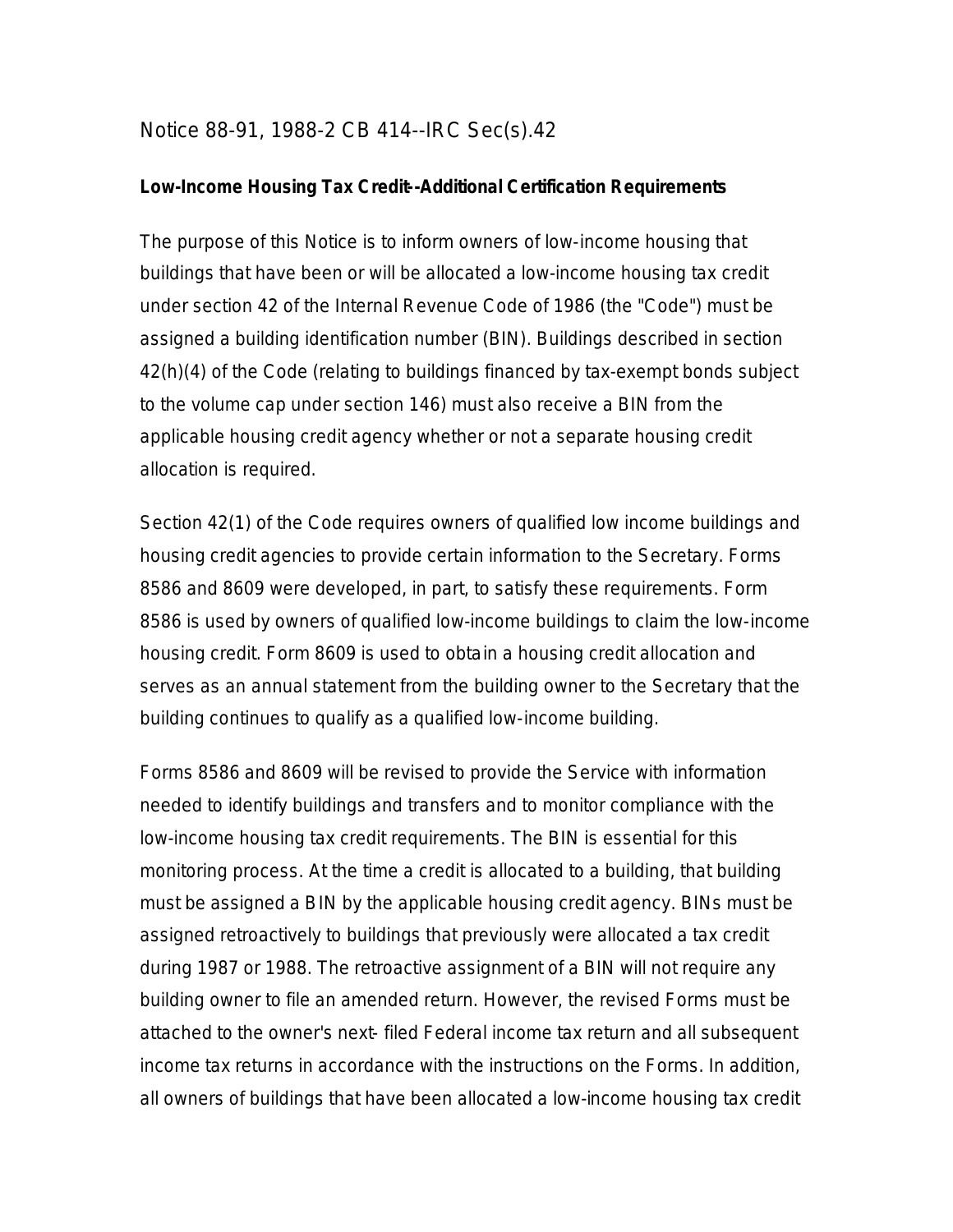(including owners of buildings subject to the rules of section  $42(h)(4)$ ) must complete the revised Form 8609, including Part II of revised Form 8609, the first year certification requirement.

The BIN will consist of a two character state designation (identical to a postal state abbreviation) followed by a two digit designation representing the year the credit is allocated, and a five digit numbering designation. For example, the identification number for one of 25 buildings allocated a credit in 1987 by the Connecticut Housing Finance Authority (the only housing credit allocating agency in the state) might read CT-87-00023. The BIN will be assigned by the **<Page 415>** housing credit agency that is authorized to make the credit allocation and will be applicable throughout the building's 15-year compliance period. The BIN must be entered on all forms requesting a BIN.

Rehabilitation expenditures treated as a separate new building under section 42(e) of the Code will not be required to have a separate BIN if the building to which the rehabilitation expenditures were made has a BIN. In this case, the BIN used for such expenditures shall be the BIN previously assigned to the building.

It is imperative that agencies in states with multiple housing credit agencies coordinate to ensure that each building receiving a low-income housing credit allocation have a separate and distinct BIN. It is suggested that the state housing authority having primary oversight for administration of the tax credit act as a clearing house to avoid duplication of BINs.

Housing credit agencies will be provided revised Forms 8609 and 8586. In the case of a building to which a credit was allocated previously (including buildings described in section 42(h)(4) of the Code), the housing credit agency must supply the building owners with revised Forms by completing Part I of revised Form 8609 (including the assignment of a BIN) and forwarding the Form (along with revised Form 8586) to the owner. The suggested letter in Part II of this Notice may be used by the housing credit agency to accompany both revised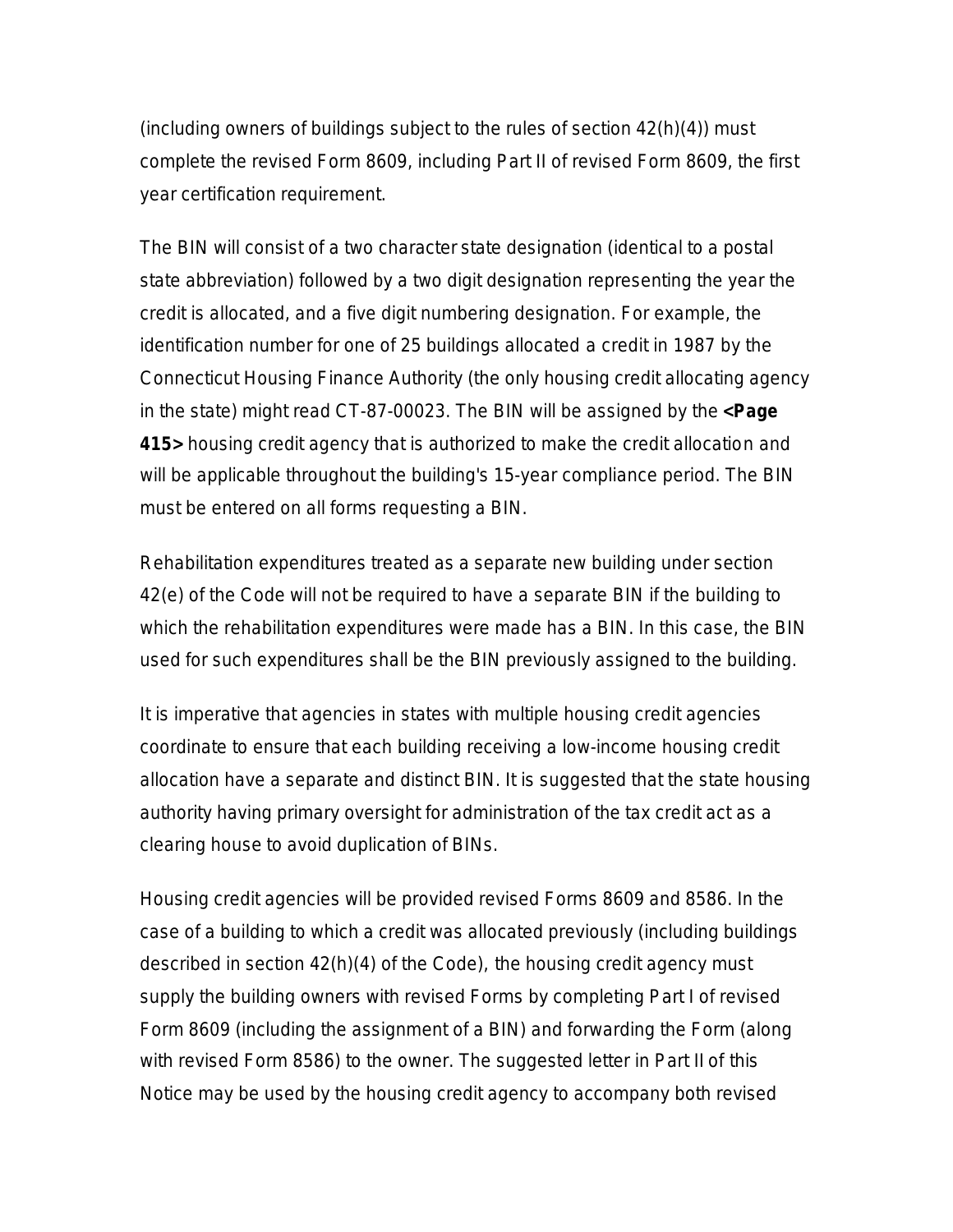Forms. The suggested letter explains the purpose of the new Forms and the responsibilities of the building owner.

A revised Form 8609 is required for *each* building eligible for a credit. Accordingly, housing credit agencies that have provided credits on a Form 8609 to a low-income housing project consisting of more than one building must reallocate those credits among the buildings in the project and provide a separate Form 8609 for each building. In no event may reallocation of credits to all buildings in a project be less than or exceed the amount of credits previously allocated to the project. In addition, the credit may only be taken to the extent of a building's qualified basis.

Final regulations will provide that the term "qualified low-income building" includes residential rental property that is either an apartment building, a single family dwelling, a townhouse, a row-house, a duplex, or a condominium. A qualified low-income building does not include residential rental property owned or leased by a cooperative housing corporation or a tenant-stockholder, as those terms are defined under section 216(b)(1) and (2) of the Code.

## **Part II. SUGGESTED LETTER FOR USE BY STATE HOUSING AGENCIES TO NOTIFY OWNERS OF LOW-INCOME HOUSING OF NEW BUILDING IDENTIFICATION NUMBER REQUIREMENT AND CHANGES TO FORMS 8609 AND 8586.**

[The following is suggested language that may be used by agencies when notifying building owners of the building identification number (BIN) assigned to such owner.]

The Internal Revenue Service (the "Service") has amended Form 8609 (Low-Income Housing Credit Allocation Certification) and Form 8586 (Low-Income Housing Credit) to monitor compliance with the low-income housing tax credit requirements. Buildings receiving a credit allocation must be assigned a building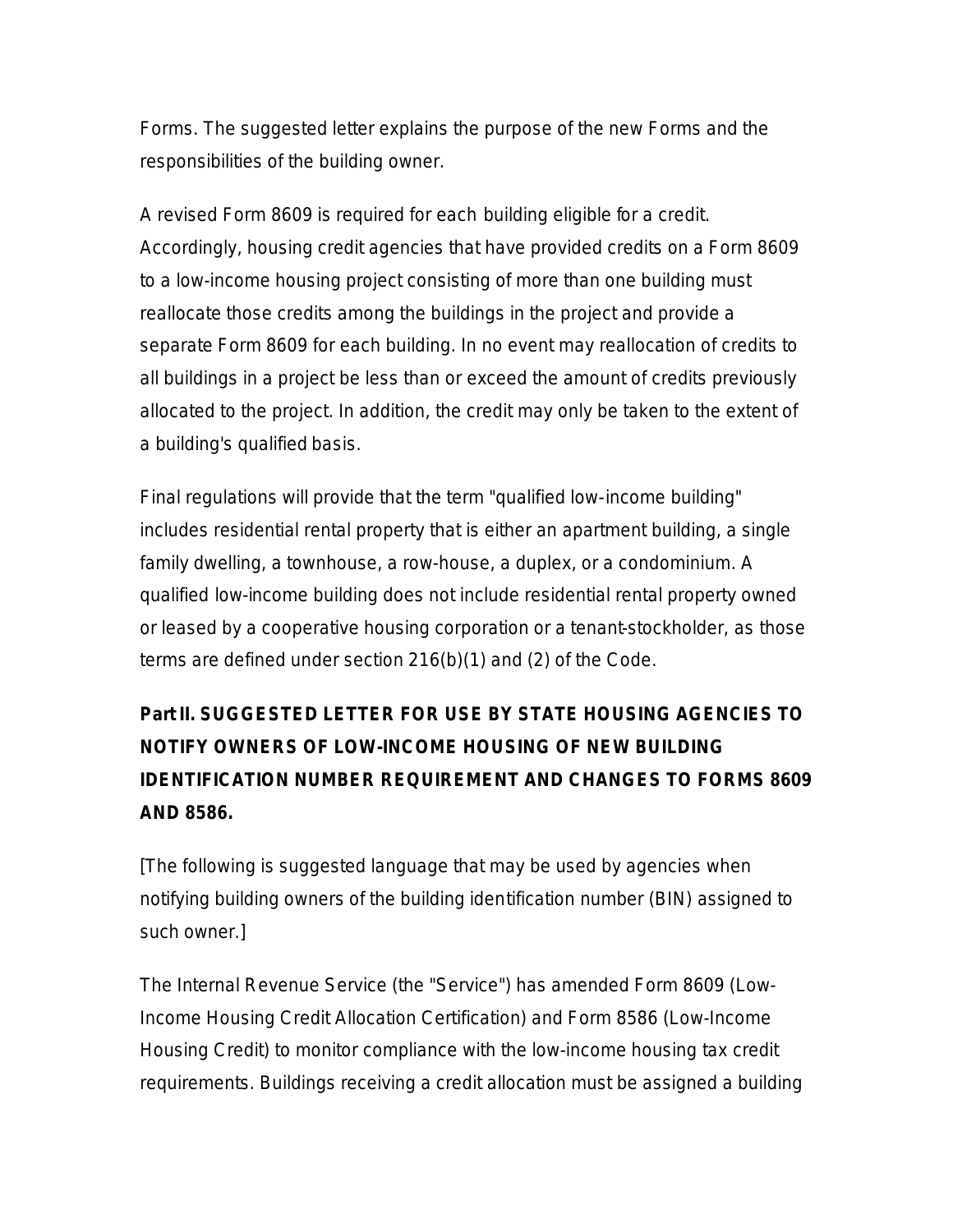identification number (BIN). A BIN must also be assigned to buildings described in section 42(h)(4) of the Internal Revenue Code of 1986 (the "Code") (relating to buildings financed by tax- exempt bonds subject to the volume cap under section 146), whether or not a separate housing credit allocation is required. Rehabilitation expenditures treated as a separate new building under section 42(e) of the Code will *not* be required to have a separate BIN if a BIN is assigned to the building to which the rehabilitation expenditures have been made. In this case, the BIN used for such expenditures shall be the BIN assigned to the building.

Buildings that have previously been allocated a credit (including buildings subject to the rules of 42(h)(4)) are required to have a BIN assigned retroactively. This number shall apply to the building throughout the building's compliance period and must be reported by you on all forms for which a BIN is requested.

Attached are copies of revised Forms 8609 and 8586. We have completed Part I of revised Form 8609 and have assigned a BIN to your building. This will be the building's permanent identification number for purposes of filing any forms with the Service. The retroactive assignment of a BIN will not require you to file an amended return. However, the revised Forms must be attached to your next-filed Federal income tax return and all subsequent income tax returns in accordance with the instructions on the Forms. In addition, you must complete the revised Forms 8609 and 8586, including Part II of revised Form 8609, the first year certification requirement even if Part II of old Form 8609 has previously been completed. If you are subject to the rules of section 42(h)(4) you must also complete the revised Forms, including Part II of revised Form 8609. If you have received an allocation but have not filed a tax return, you should replace the old Forms 8609 and 8586 with completed revised Forms 8609 and 8586 and include such Forms with your next-filed Federal income tax return.